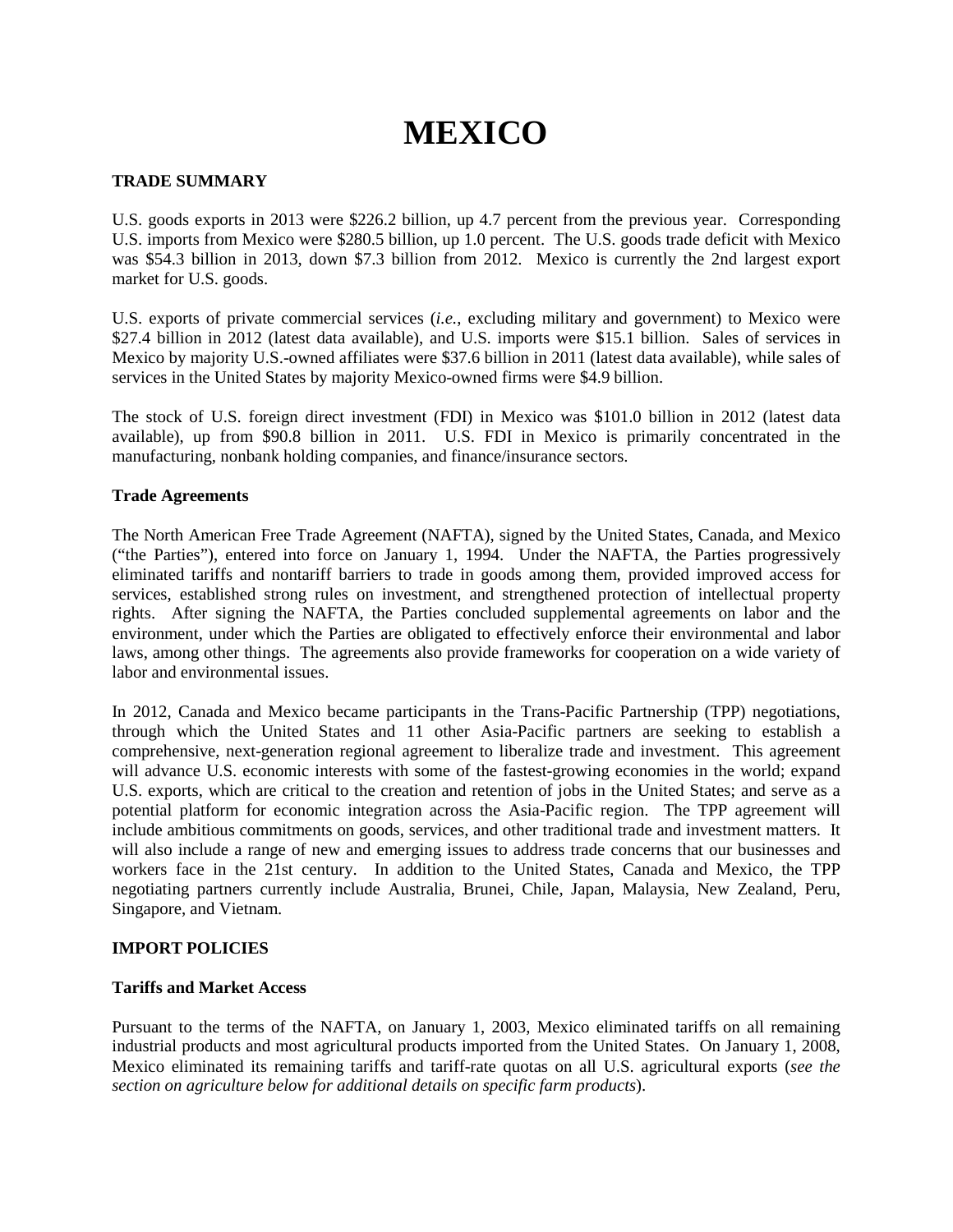Mexico imposes a value-added tax (VAT) on sales of goods and services. Certain food products are exempt from the VAT. U.S. producers have complained that, while Mexico imposes the VAT on imports of U.S. nutritional supplements at the time of entry, it does not collect the VAT on sales of similar domestic products at the point of sale.

The Mexican government passed fiscal reform in October 2013, which included harmonization of the VAT along the northern border to 16 percent, imposition of the VAT on temporary imports, a new sugary beverage tax, and taxes on "junk" food, pet food, and chewing gum. The "junk food tax" is an additional 8 percent tax applied to nine food categories, and is based on the caloric density of those foods, which includes cereals, snack foods, confectionary, and flavored beverages.

# **Agricultural Products**

The United States exported \$18.9 billion in agricultural, fishery, and forestry products to Mexico in calendar year 2013, compared to \$19.7 billion in 2012. Mexico is the United States' third largest agricultural export market.

## **Chicken**

On February 8, 2011, the Mexican Secretariat of Economy (SECON) announced an antidumping investigation on U.S. fresh, chilled, and frozen chicken leg quarters (CLQ). SECON issued the final determination in the investigation on August 6, 2012. Final dumping margins ranging from 25.7 percent to 127.5 percent were identified, but corresponding antidumping duties were not imposed. Rather, the Mexican Foreign Trade Commission (COCEX) determined that additional duties might increase prices at a time when Mexico's chicken industry was suffering an outbreak of highly pathogenic avian influenza. On September 3, 2012, interested U.S. parties filed an appeal of the final antidumping determination with the NAFTA Secretariat. The NAFTA panel is currently being composed. On October 9, 2012, members of the Mexican poultry industry filed a notification with SECON asking it to rescind its decision not to apply antidumping duties and to deem illegal its decision to identify, in its final determination, lower dumping margins than it identified in its preliminary determination. The U.S. Government continues to monitor the situation while all duties are in abeyance and the respective administrative processes are stalled.

## **Import Licensing**

On December 5, 2013, Mexico published, in the Mexican government gazette, new licensing procedures for the importation of certain steel products. These procedures were made effective on January 27, 2014. Two of the stated goals of the procedures are to combat fraud and improve statistical monitoring. Although the new import licensing system is supposed to issue licenses automatically, industry representatives have reported long delays in the review and issuance of licenses. These administrative delays have led to disruptions back through the supply chain, as shipments must remain at the border, thereby incurring additional costs. The U.S. Government is collecting additional information on the problem and will work with industry stakeholders and the Mexican government to address the issue.

## **Administrative Procedures and Customs Practices**

Despite improvement in some areas, U.S. exporters continue to express concerns about Mexican customs administrative procedures, including: insufficient prior notification of procedural changes; inconsistent interpretation of regulatory requirements at different border posts; and uneven enforcement of Mexican standards and labeling rules. Numerous U.S. companies reported in 2012 that the Servicio de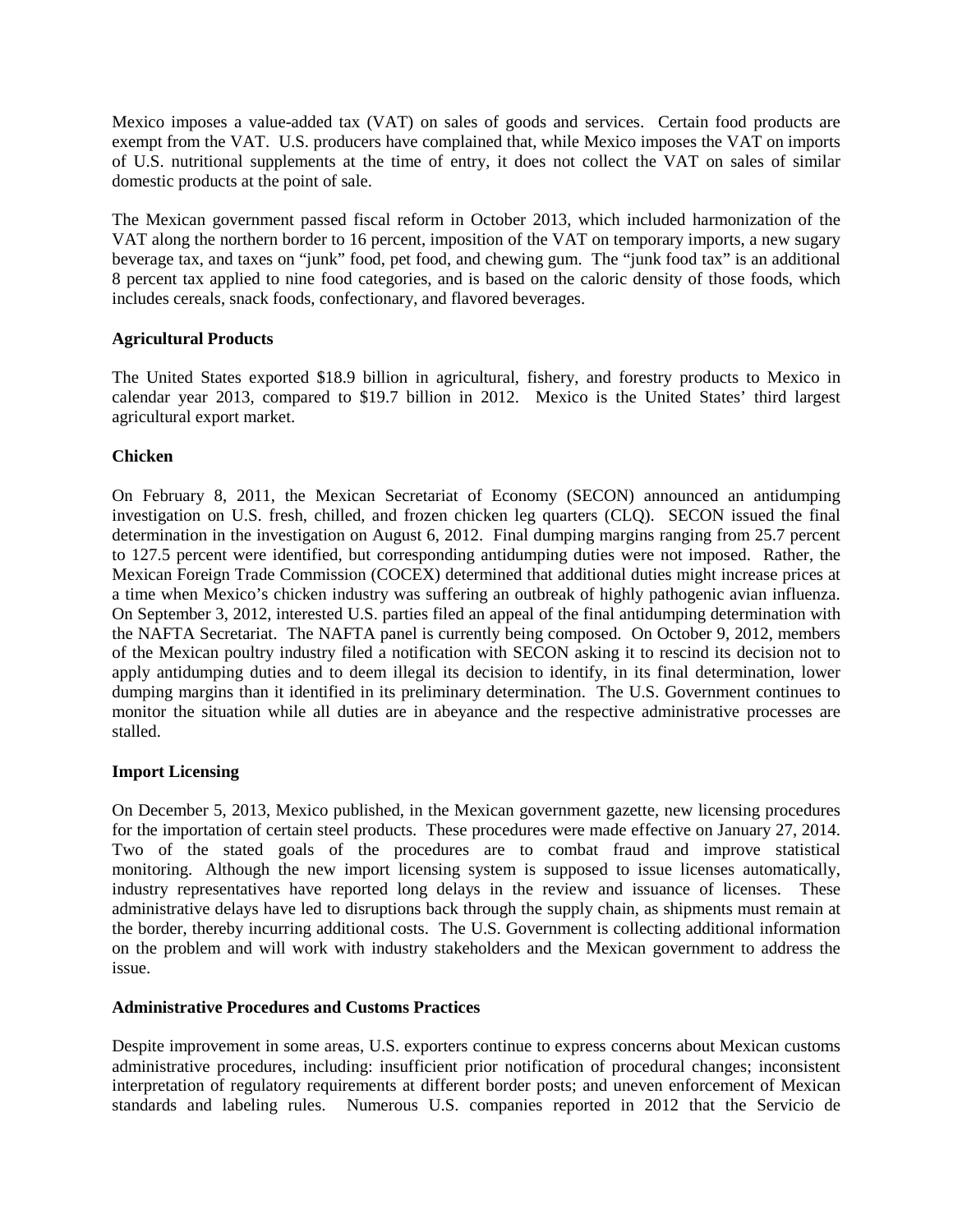Administración Tributaria (SAT), Mexico's tax authority, is verifying NAFTA origin for the entry of products dating back to 2007. While verifications are permitted under NAFTA, the breadth of these verifications and the extent of the information being requested were reportedly overly burdensome and required the submission of confidential business information with no assurance that it would be protected from disclosure. In some cases, SAT reportedly denied an exporter's claim for NAFTA preference, even after the submission of documentation demonstrating that the products meet NAFTA's rules of origin requirement. The fines and penalties in such cases can be very high (in excess of \$10 million), and there are substantial costs associated with complying with the verification and even greater legal costs for appealing the rulings. Following discussions with various stakeholders, SAT committed to adopt new procedures to address industry complaints, including a "selective sampling" procedure implemented on a case-by-case basis. The U.S. Government will continue to monitor the situation and urge SAT to resolve all pending audit cases in a timely manner.

Customs procedures for express packages continue to be burdensome, although Mexico has raised the *de minimis* level (below which shipments are exempt from customs duties) from \$1 to \$50. Mexican regulations still hold the courier 100 percent liable for the contents of shipments. U.S. exporters have highlighted the benefits of harmonizing the hours of customs operation on the U.S. and Mexican sides of the border, but exporters cite delays stemming from the lack of pre-clearance procedures, which the Mexican government claims are not permitted under current law. The U.S. and Mexican Governments are actively working to find a solution that would allow pre-clearance pilot programs.

On June 1, 2012, the Mexican government implemented the Ventanilla Unica de Comercio Exterior Mexicana (VUCEM), or Single Window for Trade. The VUCEM allows users to transmit trade information required by Mexican authorities electronically. Mexican importers and U.S. exporters have experienced some delays and difficulties with the process, but the Mexican government has been working to address these concerns.

## **GOVERNMENT PROCUREMENT**

The Mexican government uses several "electronic government" Internet sites to increase the transparency of government procurement processes and to provide guidelines for the conduct of government officials. One such site, CompraNet, provides an online interface for conducting government procurement at the federal level. CompraNet was developed by Mexico's Ministry of Public Administration to modernize and increase transparency in the procurement of goods, services, leases and public works for the federal public administration and the governments of Mexican states that use the online service. Under Mexican legislation, all federal agencies must post on CompraNet the calls for bids, terms, notes, results and contracts related to their procurement. In addition, all state, national, and international bids funded with federal monies are announced through CompraNet.

The 2012 law on Public-Private Partnership (PPP) allows the Mexican government to enter into infrastructure and service provision contracts with private companies for up to 40 years. The PPP Law also provides more legal certainty to private investors through the equal distribution of risks, facilitating access to bank loans, and harmonizing existing public-partnership models into one federal law. All investors are allowed to participate in bidding processes, except for some restricted sectors in accordance with the existing Foreign Direct Investment Law.

Mexico is not a signatory to the WTO Agreement on Government Procurement.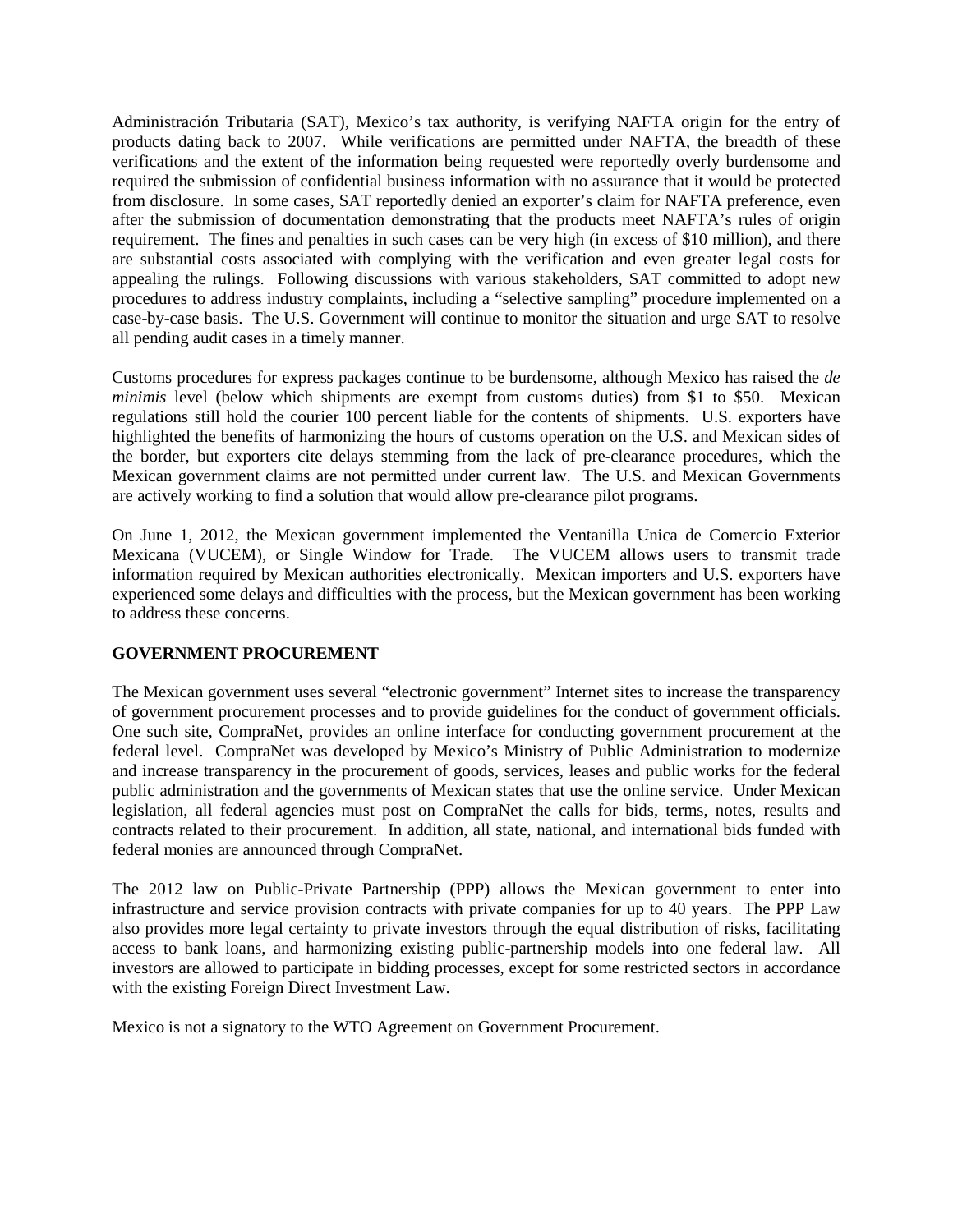#### **INTELLECTUAL PROPERTY RIGHTS PROTECTION**

Mexico was listed on the Watch List in the 2013 Special 301 report. The report noted inadequate intellectual property rights (IPR) enforcement and the wide availability of pirated and counterfeit goods mostly via physical and online notorious markets. Criminal enforcement of IPR suffers from weak coordination among federal, state, and municipal officials, limited resources for prosecutions, lack of long-term sustained investigations to target high-level suppliers of counterfeit and pirated goods, and the need for deterrent level penalties. The United States continued to encourage Mexico to provide its customs officials with *ex-officio* authority; to provide Mexican Customs and the Mexican Industrial Property Institute (IMPI) with the authority to act administratively against the transshipment of alleged counterfeit and pirated goods; to give the Attorney General's Office the authority to prosecute transshipments of alleged counterfeit and pirated goods; and to enact legislation to strengthen its copyright regime, including by implementing the World Intellectual Property Organization (WIPO) Internet treaties and by providing stronger protection against the unauthorized camcording of motion pictures in theaters. Mexico took some positive steps in 2013, such as formally joining the Madrid Protocol, which provides a simple streamlined process for rights holders to apply for trademark protection in Mexico and other member countries. The United States continues to work with Mexico to resolve IPR concerns through bilateral, regional, and other means of engagement.

#### **SERVICES BARRIERS**

#### **Telecommunications**

OECD surveys have recommended that Mexico improve mandatory access to the local loop; formally regulate fixed-to-mobile termination charges; and introduce mandatory roaming to enable smaller mobile companies to use the network of Telcel, (Mexico's largest mobile phone company). The OECD also suggested that the industry regulator, Cofetel (the Federal Telecommunications Commission), needs greater independence both from leading companies in the sector and from its parent ministry, the Ministry of Communications and Transportation (SCT).

In June 2013, the Mexican Congress passed (and then the Mexican states ratified) a sweeping constitutional reform that aims to open up the telecommunications sector to more competition and improve services for Mexican consumers, addressing the majority of concerns outlined in the OECD survey of Mexico's telecommunications sector. The reform will directly affect telecommunication giant America Movil, which serves 70 percent of mobile subscribers, and television heavyweights Televisa and TV Azteca, which together hold 90 percent of their respective market of free-to-air TV. The reform creates a new telecommunication regulator, the Federal Telecommunications Institute (IFT), and gives both IFT and the Comision Federal de Competencia Economica (CFCE) constitutional autonomy and more regulatory authority, including market regulation and tools for combating monopolies and monopolistic practices.

Furthermore, the reform amends the constitution to address the telecommunication industry's abuse of legal injunctions (amparos). Under the amendment, IFT's regulations would not be subject to delays upon the institution of an amparo and would remain in effect while a case is being reviewed. The fixed and satellite telecommunications market has been opened up to 100 percent foreign direct investment and the government plans to develop a shared public telecommunications network geared toward the latest 4G/4G LTE technology to take advantage of reclaimed spectrum in the 700MHz band.

Although the recently enacted reform may address a number of the services barriers that have deterred investment and stunted the growth and development of Mexico's telecommunications industry, the Mexican legislature needs to pass implementing legislation that outlines how regulators will determine